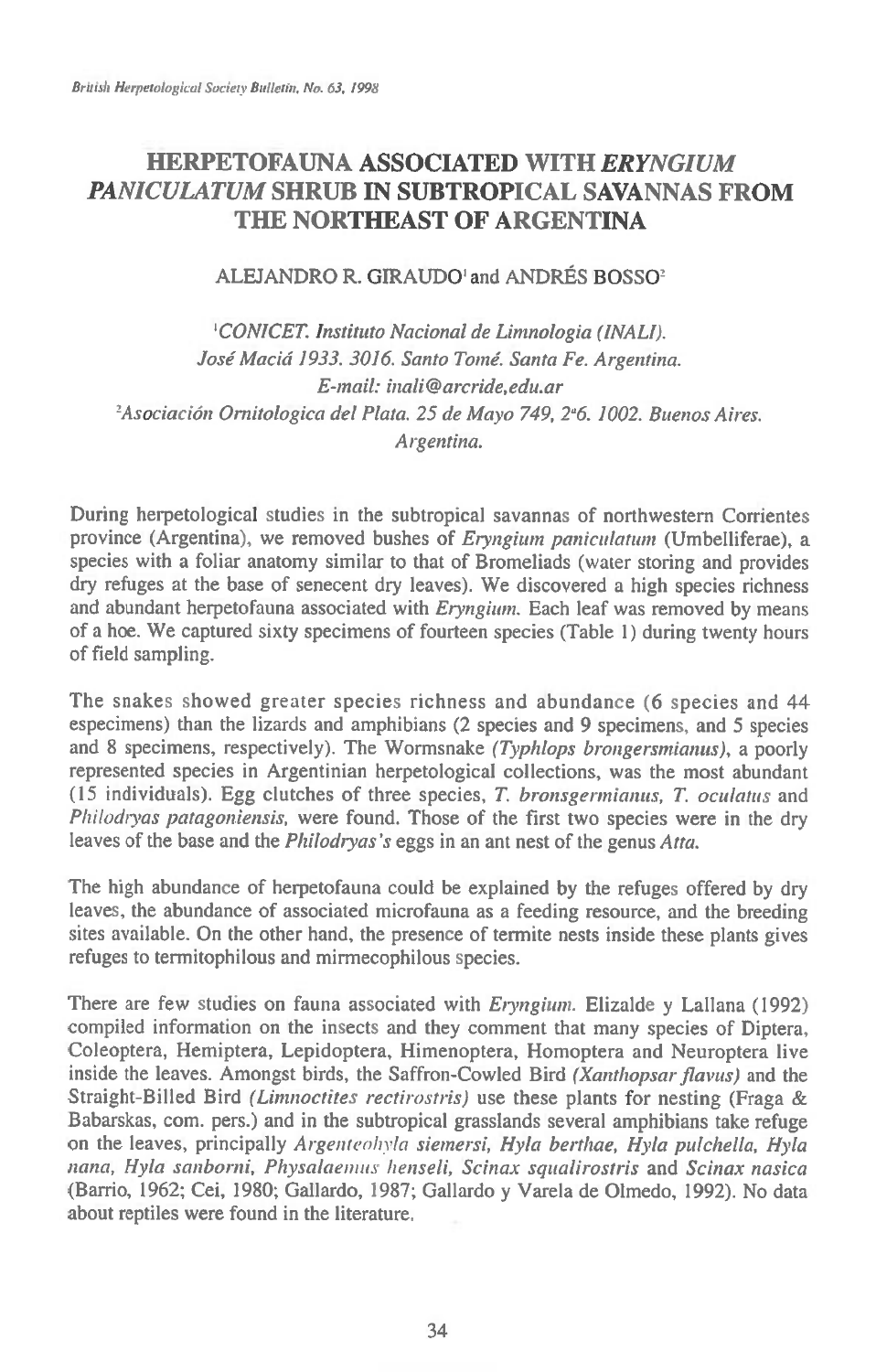| Taxa                                                                                                                            | Common name                                                                                                     | <b>Number of specimens</b>                       |
|---------------------------------------------------------------------------------------------------------------------------------|-----------------------------------------------------------------------------------------------------------------|--------------------------------------------------|
| <b>AMPHIBIA (ANURA)</b>                                                                                                         |                                                                                                                 | 8                                                |
| <b>BUFONIDAE</b>                                                                                                                |                                                                                                                 | P                                                |
| Melanophryniscus cf. stelzneri                                                                                                  | Red Belly Toad                                                                                                  | $\supseteq$                                      |
| <b>HYLIDAE</b>                                                                                                                  |                                                                                                                 | $\mathbf{1}$                                     |
| Scinax nasica                                                                                                                   | Lesser snouted-Tree Frog                                                                                        | 1                                                |
| LEPTODACTYLIDAE                                                                                                                 |                                                                                                                 | 5                                                |
| Leptodactylus chaquensis<br>Leptodactylus gracilis<br>Physalaemus albonotatus                                                   | Criolla Chaquenian Frog<br><b>Striped Frog</b><br><b>Menwing Frog</b>                                           | $\overline{2}$<br>$\mathbf{1}$<br>$\overline{2}$ |
| <b>REPTILIA</b>                                                                                                                 |                                                                                                                 | 52                                               |
| LACERTILIA                                                                                                                      |                                                                                                                 | 9                                                |
| <b>TEIIDAE</b>                                                                                                                  |                                                                                                                 | 2                                                |
| Teius oculatus                                                                                                                  | Green Lizard, Teyú                                                                                              | $\overline{2}$                                   |
| <b>ANGUIDAE</b>                                                                                                                 |                                                                                                                 | 7                                                |
| Ophiodes intermedius                                                                                                            | Mboi Capií                                                                                                      | 7                                                |
| <b>SERPENTES</b>                                                                                                                |                                                                                                                 | 44                                               |
| <b>TYPHLOPIDAE</b>                                                                                                              |                                                                                                                 | 15                                               |
| Typhlops brongersmianus                                                                                                         | Wormsnake                                                                                                       | 15                                               |
| <b>COLUBRIDAE</b>                                                                                                               |                                                                                                                 | 28                                               |
| Liophis poecilogyrus<br>Oxyrhopus guibei<br>Oxyrhopus rhombifer rhombifer<br>Philodryas patagoniensis<br>Sybinomorphus turgidus | Common Water Snake<br><b>False Coral Snake</b><br><b>False Coral Snake</b><br>Savanna Racer Snake<br><b>NCN</b> | 5<br>1<br>6<br>4<br>13                           |

## **Table 1. Herpetological fauna associated with** *Eryngium paniculatum* **shrub in Corrientes province, Argentina**